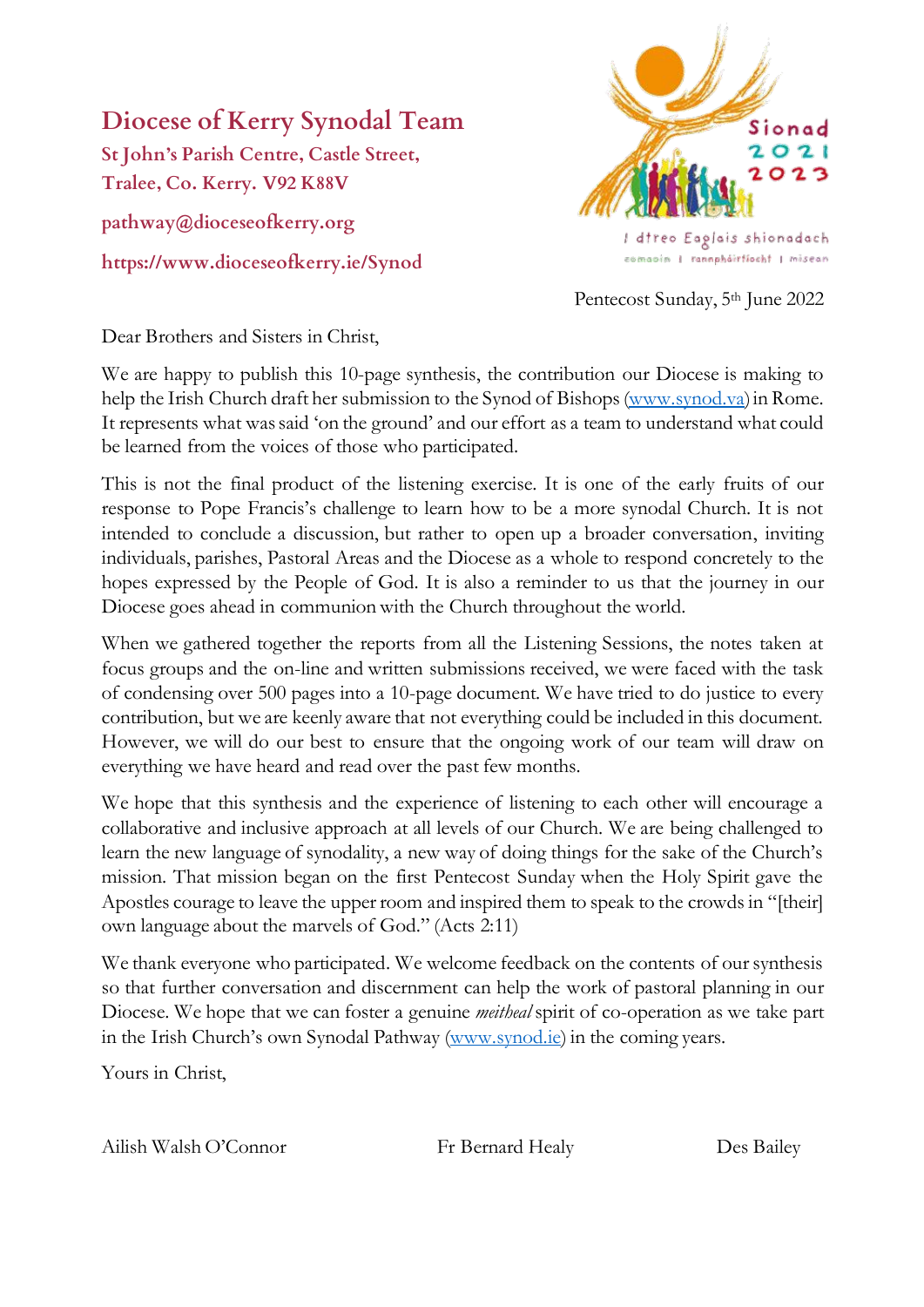

### **Foreword**

Sincere thanks for the time and energy given to this initial stage of the Synodal Pathway in the diocese of Kerry to:

- Our Diocesan Synodal Team
- All who took part in the initial consultation process over recent months

Continue to ponder two quotes from our initial diocesan document, '*Beginning the Journey*':

"What the Lord is asking of us is already in some sense present in the very word 'synod'. Journeying together – laity, pastors, the Bishop of Rome –is an easy concept to put into words, but not so easy to put into practice."

Pope Francis, 17 October 2015

"The purpose of the Synod, and therefore of this consultation, is not to produce documents, but "to plant dreams, draw forth prophecies and visions, allow hope to be nourished, inspire trust, bind up wounds, weave together relationships, awaken a dawn of hope, learn from one another, and create a bright resourcefulness that will enlighten minds, warm hearts, give strength to our hands."

Preparatory Document, 32, 7<sup>th</sup> September 2021

Journeying together as a people of faith is not just for some months or some years, it is for all the way to the arms of Jesus Christ in eternity. Listening, truly appreciating the viewpoint of the other, is for always.

> + Ray Browne Pentecost Sunday 8th June 2022.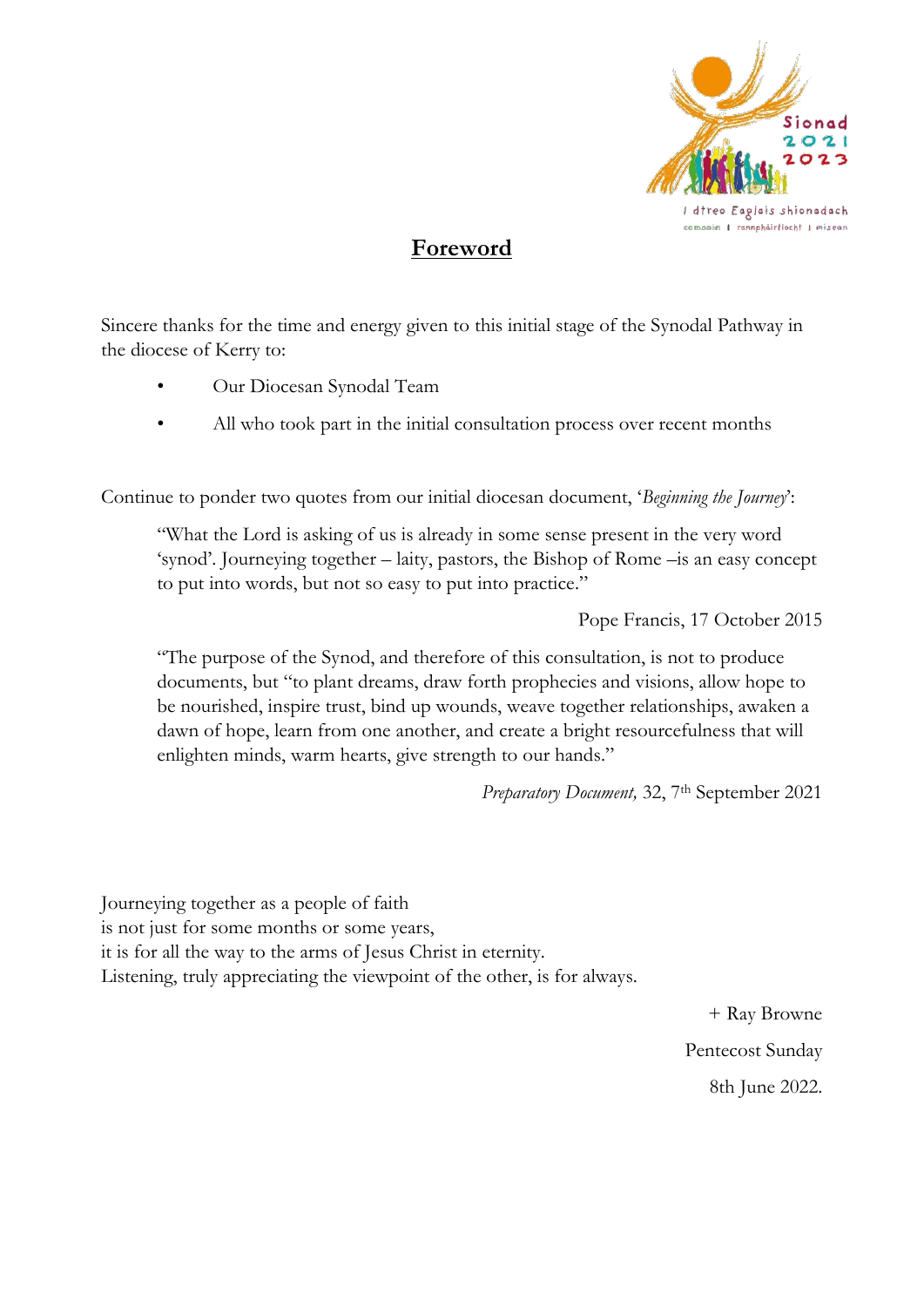# **Diocese of Kerry Synodal Team**

## **Synthesis Document for the 2023 Synod of Bishops**

## **Table of Contents**

| Reflection on Listening Exercises in Pastoral Areas and Parishes 2 |  |
|--------------------------------------------------------------------|--|
|                                                                    |  |
|                                                                    |  |
|                                                                    |  |
|                                                                    |  |
|                                                                    |  |
|                                                                    |  |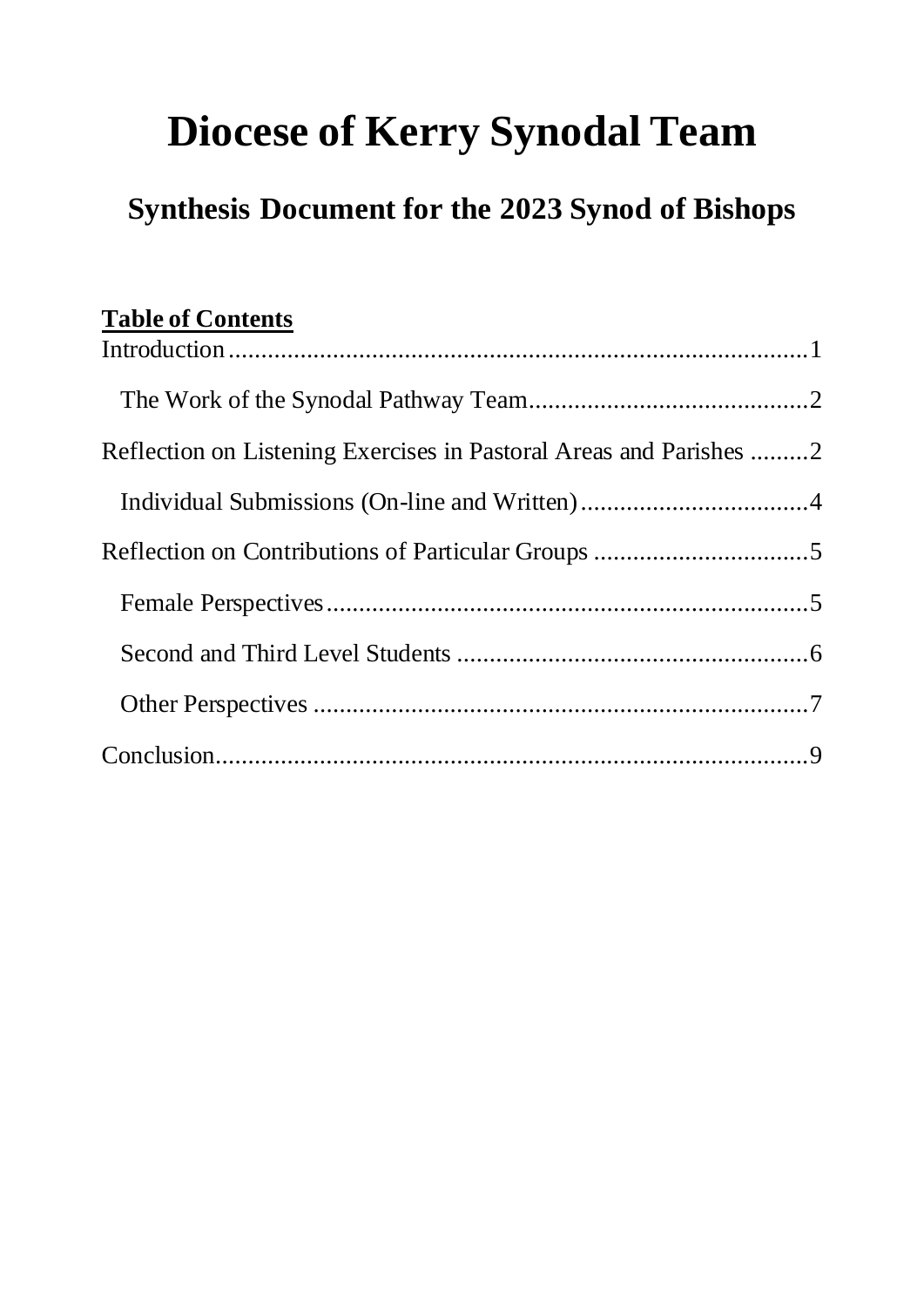#### **Introduction**

<span id="page-3-0"></span>The following synthesis is the work of the Diocese of Kerry's Synodal Pathway Team. It gathers together the fruits of the listening process to date, and is a starting point for further listening, dialogue and encounter within the diocese in response to Pope Francis's teaching that synodality is "what the Lord expects of the Church in the third millennium."<sup>1</sup>

This listening process is part of the worldwide consultation called for by the Pope to prepare for the 2023 Synod of Bishops in Rome. The documents setting out the scope of this consultation (*The Preparatory Document* and the *Vademecum*) were published on the 7<sup>th</sup> of September 2021, with the diocesan launch of this process happening in St Mary's Cathedral, Killarney on Sunday 17<sup>th</sup> of October 2021. The diocese selected Ailish Walsh O'Connor, Fr Bernard Healy and Des Bailey to serve as the Synodal Pathway Team.

This work follows on from previous consultations and pastoral planning. As part of the preparation for a new Diocesan Plan, the diocese held Listening Meetings in three of the twelve Pastoral Areas of the diocese in March 2020 and conducted a Listening Process with the clergy. The COVID-19 pandemic prevented the completion of this work. The results of these processes were made available to the Synodal Pathway Team.

Preparation for this listening exercise and the ongoing work of the Synodal Pathway Team has been challenging. The first challenge – and one which will be an ongoing issue for the work of the Team – is the fact that *synodality* is a relatively novel concept, even though it tries to express something fundamental to the life and mission of the Church. Consequently, explaining the scope and intent of the worldwide consultation exercise has proven difficult. A broader cynicism about the consultation process based on previous negative experiences was named by some as a barrier to participation.

The Synod's theme as set out in the official documents is very broad, and encourages a wide range of discussion. The actual process of learning how to discuss fundamental issues of faith and Church life in a way that allows the voice of the Holy Spirit to be heard demands patience and reflection. The Synod keywords *communion, participation* and *mission* help in focussing discussion, and the whole premise of the Synod presumes a gradual process of learning and growth towards a more collaborative Church.

<sup>1</sup> Pope Francis, Address to Members of the International Theological Commission, 29 November 2009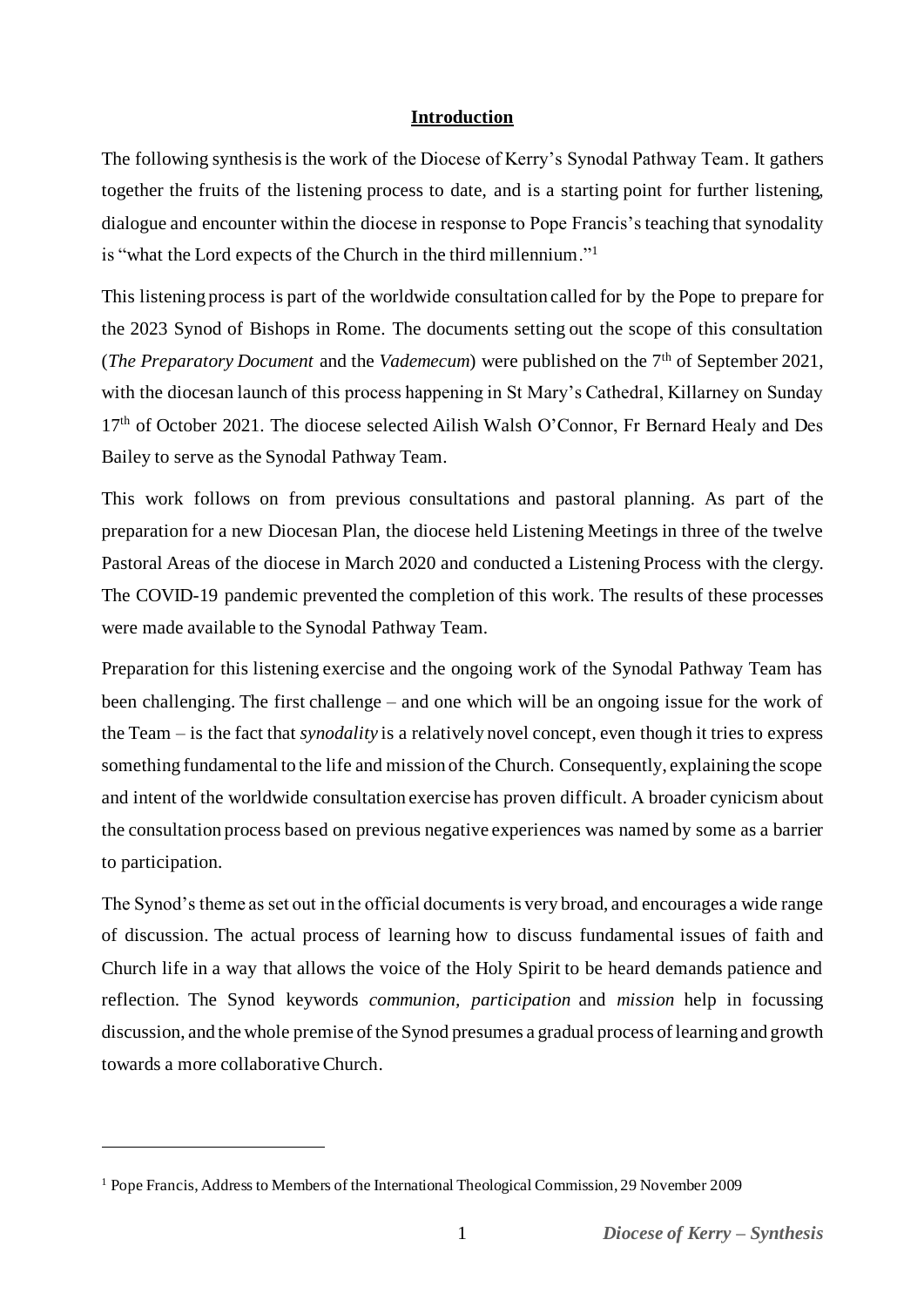#### <span id="page-4-0"></span>**The Work of the Synodal Pathway Team**

The work of the Synodal Pathway Team was underpinned by a number of principles. Where possible, giving people the opportunity of prayerful in-person discussion was seen as the best way to achieve the kind of spiritual encounter and pastoral conversion that Pope Francis encourages. In-person listening was supplemented by an on-line questionnaire and the opportunity for written submissions, ensuring that the process was open to all. On social media, the Diocese encouraged reflection on the themes proposed by the Synod's documents. Targeted focus groups gave us the opportunity of drawing on the insights of people with particular experiences of the Church or who might otherwise feel marginalised or excluded from participation in this process.

The task of organising consultation was entrusted to the twelve Area Pastoral Councils, allowing the timing and format to be best suited to local circumstances. Most Pastoral Areas facilitated at least one open Listening Session. The generous cooperation of diocesan and parish staff, clergy and parish volunteers, and the personal involvement of the Bishop made this listening process possible and we acknowledge the work of all who made this stage of the consultation a reality.

The COVID pandemic reduced the timeframe for in-person listening, whilst the challenge of translating the expectations of the Synodal Process to a rural Irish context mean that our consultation has been less extensive than we would wish. However, we have been privileged to have been able to listen to the voice of the People of God in the Diocese of Kerry who have done us the honour of speaking frankly and with integrity. We see it as our duty to listen well to all that has been said and to treat every contribution as valuable. We acknowledge that not everyone felt able to contribute to this process and are mindful of those who were missing from our synodal gatherings. Doing full justice to everything we have seen and heard in one short report is an impossibility, but we offer this synthesis as one of the first steps towards cultivating stronger communion, greater participation, and a renewed sense of mission in our local Church in the context of the call for greater synodality.

#### **Reflection on Listening Exercises in Pastoral Areas and Parishes**

<span id="page-4-1"></span>Listening Sessions at Parish and Pastoral Area level were the primary manner of consultation in our synodal journey to date. The Team prepared resources for these Listening Sessions, with Pastoral Areas being asked to make the decision locally about how to proceed. A small number of Parishes and Pastoral Areas opted for other forms of consultation and the feedback from these are also dealt with here.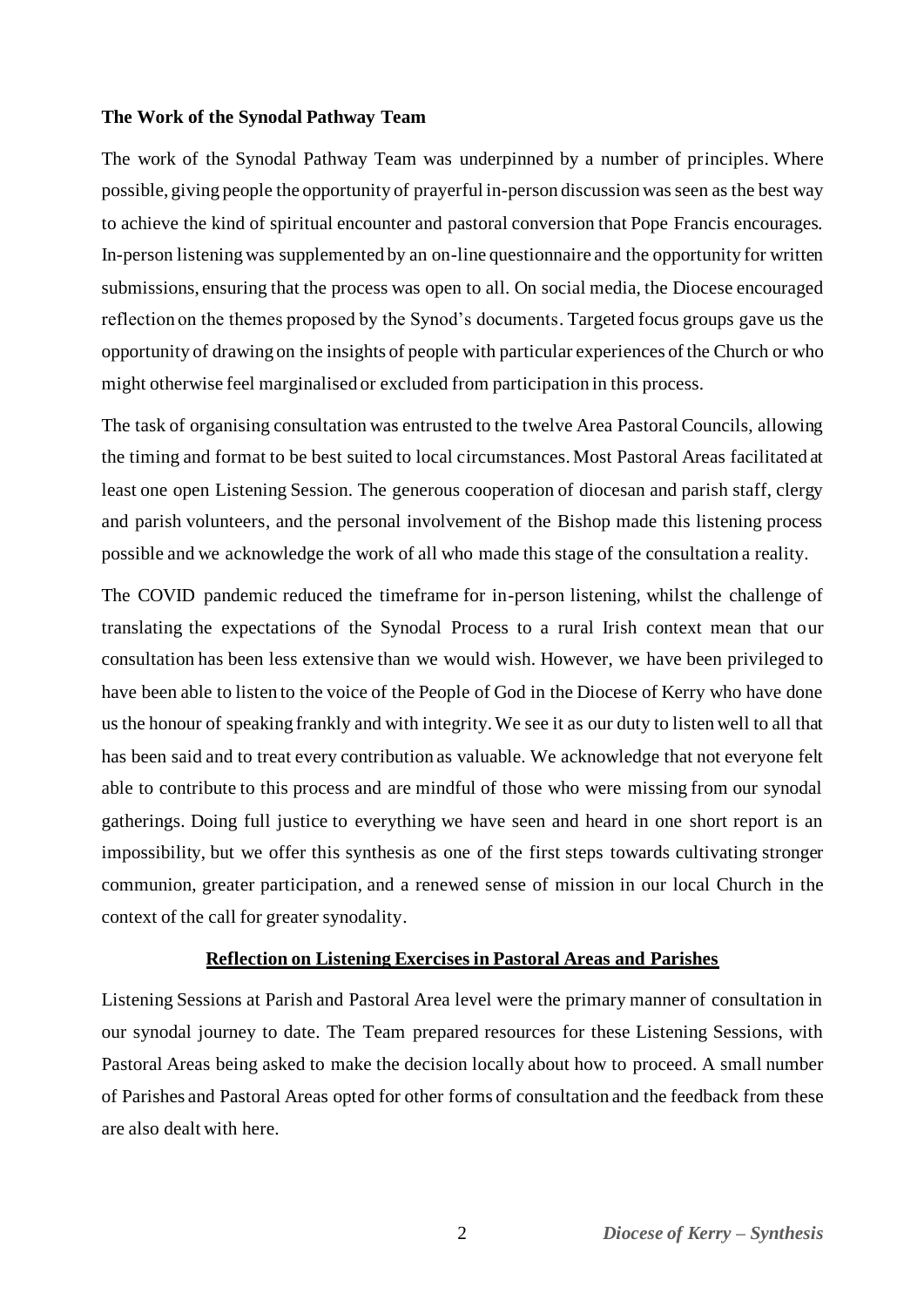In general, the listening sessions went ahead in a positive and constructive manner and were structured to facilitate open discussions in small groups, with the insights of all being recorded. There were also opportunities for points raised within groups to be shared with all assembled. This approach did receive some criticism on the grounds of being too tightly-controlled. All participants were invited to make individual submission to the Synodal Team if they felt that their perspective was not heard, and we acknowledge those who followed up on that invitation.

Although the listening sessions were a positive experience for those who took part, the general consensus was that the number and diversity of people participating were disappointing, even in parishes and pastoral areas where invitations were distributed widely to all age groups. Those attending were mostly over-60, with a small number of younger people being present, and those in their 40s and 50s being largely absent. This generation gap was a concern frequently noted by those present as reflecting the absence of many of the baptised from the life of the Church more broadly.

Most participating in the consultation at Parish and Pastoral Area level felt part of their Church community and could recount positive experiences of the Church in their youth that laid the foundation for their current involvement in their parish. Participation in the Eucharist is cherished as being at the heart of people's faith, although a variety of diverse and sometimes contradictory concerns were raised about the celebration of the Eucharist and the preaching at Mass. This sense of "being part" was not a universal experience and the voices of those who felt isolated, neglected or excluded by the Church were acknowledged. Those who feel "at home" in the Church feel the absence of those who don't, and there was a general desire to make inclusivity and community a hallmark of parish life.

Some participants suggested that further acknowledgement of past abuses of power within the Church would be a welcome step to encourage greater inclusion. When asked to identify factors that led to exclusion from Church life sexual orientation, being from abroad, social class, membership of the travelling community, age and peer pressure were frequently mentioned. There was no clear answer as to how exclusion could be overcome. Some identified Church teaching as an obstacle to participation, whilst others indicated that the Church herself was inclusive, but that the message of inclusivity wasn't being heard.

One of the points upon which there was consensus was the issue of *representation* – people feel more at home in the Church when they see people they identify with as being active and involved in their parish. *"More opportunities for participation"* was the universal message.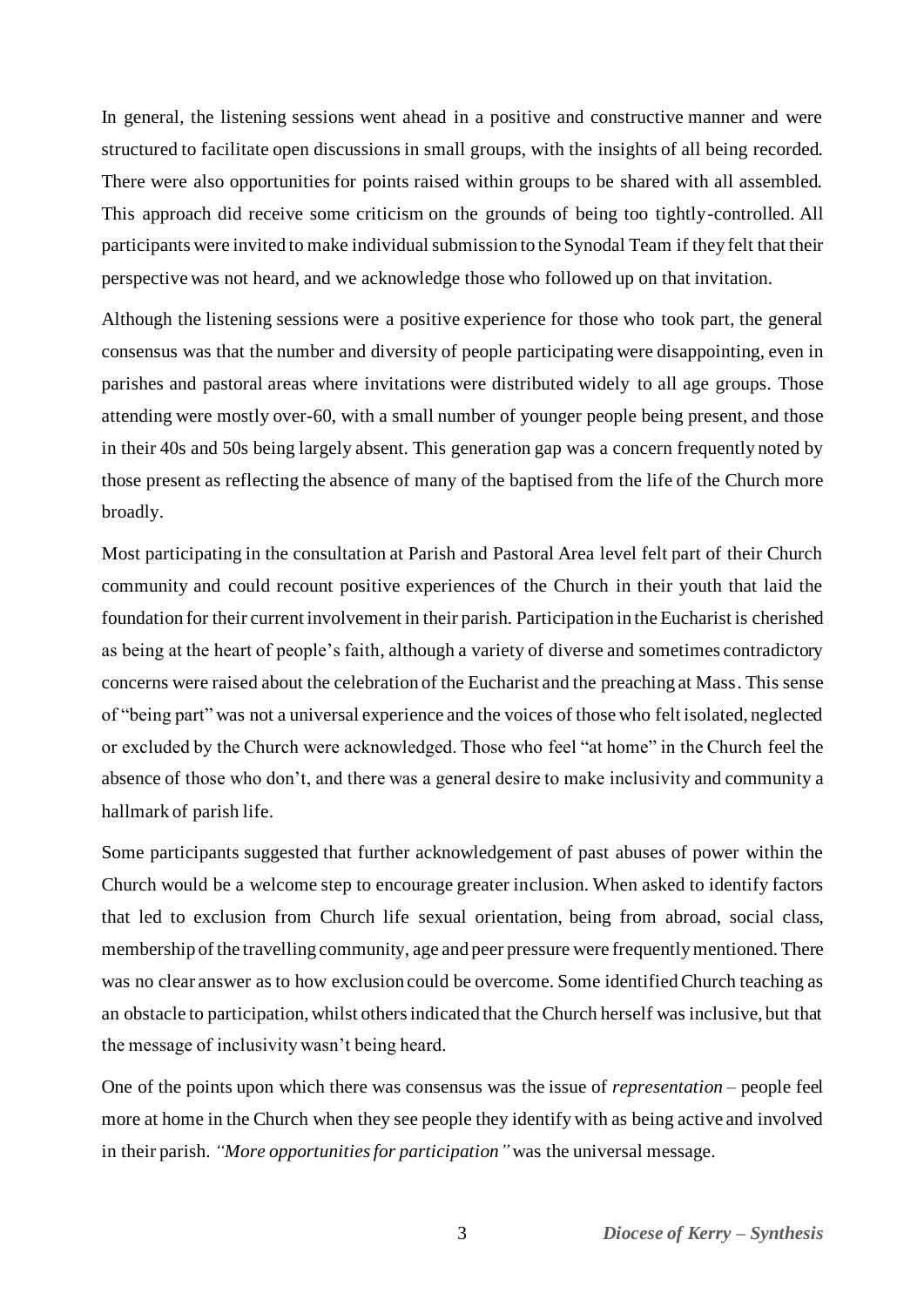Related to the issue of inclusion, was that of participation in the life and decision-making processes of the Church. Whilst not every participant in the process expressed a desire to be more involved in the decision-making processes of their parish, there was a broad agreement that a wider and more representative pool of laity be involved in local-decision-making and ministry. Cliquishness was named as an issue by many participants, albeit with the recognition that volunteer recruitment was difficult and that exclusion was in many cases unintentional.

Personal invitation from the local priest was proposed as the most effective way of sourcing new volunteers. However, there was a concern that this makes active involvement in parish life "a favour for Father" rather than part of the mission one receives at baptism. Many clergy share this concern. The idea of a *meitheal* spirit was cited as an ideal, where the Church had the kind of community spirit where participation and involvement was part and parcel of membership. Although the majority of Church volunteers, lay ministers and participants in the consultation are women, the lack of female involvement in decision-making was widely flagged.

A number of other points came through strongly – despite the damage that the COVID pandemic caused to parish life, many parishes saw their response to restrictions as demonstrating a spirit of cooperation and a willingness to adopt new technology to stay connected. There was a general concern about the sharp decline in priest numbers, albeit with a recognition that parishes without a resident priest have come to a new understanding that their parish's pastoral life is broader than the ministry of the priest. There was a recognition that communication and greater in-depth discussion was an urgent need in the Church, with one participant noting that *"we hear the same thing in Church, but we don't all get the same message – we need dialogue and understanding."*

There is a sense that the Church has much to contribute to society, but that a division has grown between the Church and the local community. Funerals were identified as one of the few times when Church and community are as one. Whilst the parish serves as a place of pastoral activity, there was a general sense that it was not a place of dialogue or for discerning our role in society as people of faith. One submission noted: *"opportunities for charitable work allow me to live out my faith, but these opportunities are never offered by my local church."* The issue also arose as to the extent to which people's religious formation may have led them to having a strong personal faith, but left them ill-equipped to share that faith with others.

#### <span id="page-6-0"></span>**Individual Submissions(On-line and Written)**

Supplementing our listening at Parish and Pastoral Area level, the Diocese received almost 100 on-line and written submissions, reflecting a broad geographical and demographic spread, with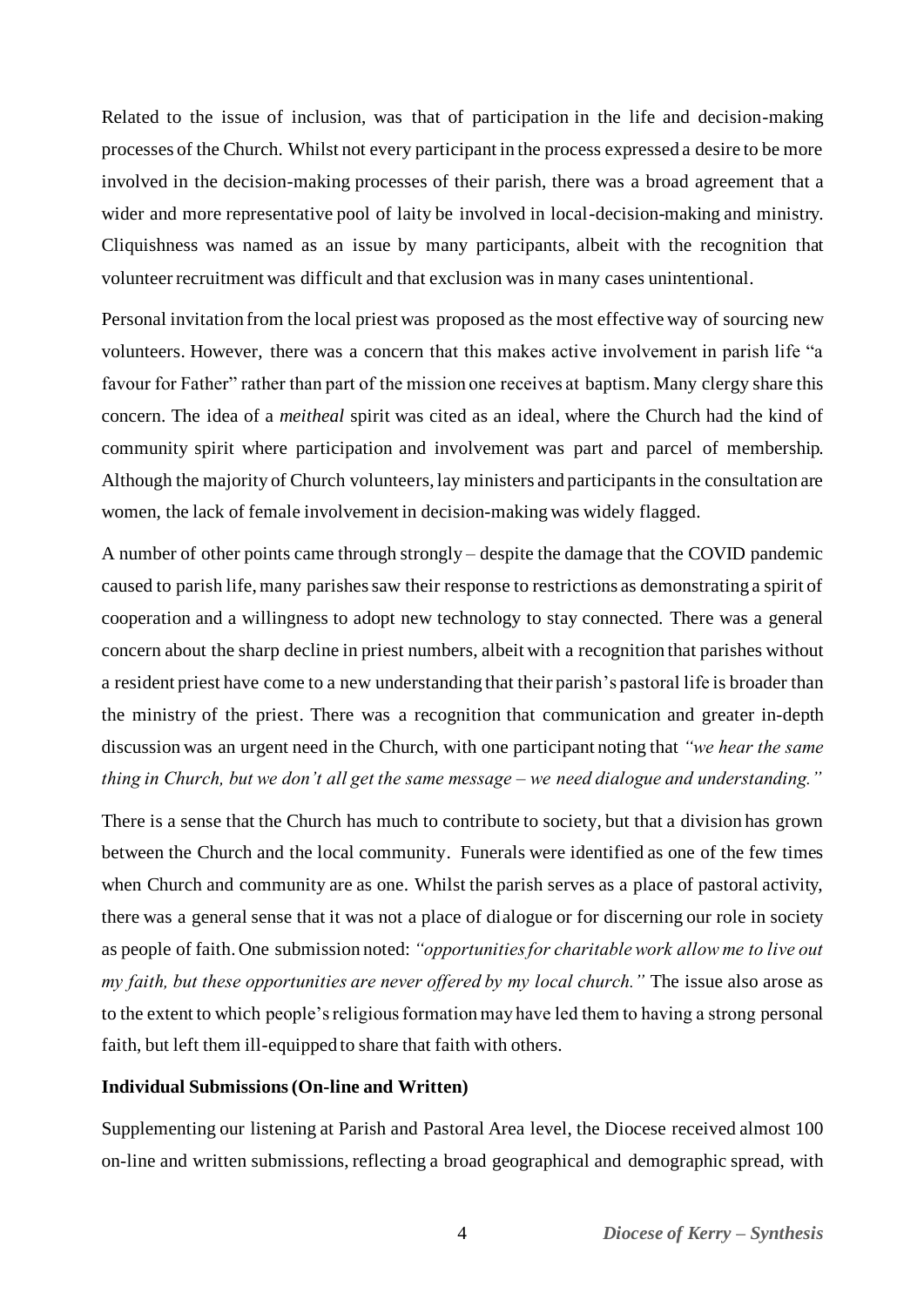the majority of submissions (c.65%) coming from women. The feedback received reflected what was heard at the Listening Sessions. The opportunity for written submissions allowed for deeper engagement with the questions asked and for thoughtful reflection on the lived experience of participation in parish life. These valuable submissions will continue to inform the ongoing work of the Synodal Team.

Many on-line contributors reported feeling less connected with their parish community in recent times. The issue of the exclusion of the divorced and those in a second relationship from the sacraments was frequently raised. The ministry of priests at a local level was broadly appreciated. A number of submissions questioned the value of clerical celibacy. Passing on the faith was proposed as a key priority for the Church, with young people seen as being forgotten about or left behind by the local parish community. Suggestions for new or renewed ministries were made such as reaching out to young people, caring for the lonely and migrants, and journeying with the bereaved. A small number of written submissions called for a more formal approach to the celebration of Mass and a more assertive proclamation of Church doctrine.

#### **Reflection on Contributions of Particular Groups**

<span id="page-7-0"></span>In addition to our general consultation, the Synodal Team met with a number of groups in line with Pope Francis's desire that this process should include everybody, particularly those who might not otherwise be heard or who have a particular insight to offer to the Church.

#### <span id="page-7-1"></span>**Female Perspectives**

As women can often feel marginalised within the Church, we felt that it was important to listen to their voices during the Synodal journey. We identified a wide range of women who are actively participating in the Church: those who have undertaken roles at Diocesan level, an Intergenerational Women's Group ranging in age from mid-20s to the mid-70s, and members of the Presentation Order. Two focus groups – members of the LGBTQI + community, and Parish Secretaries – consisted entirely of women.

These groups shared some very positive experiences of Church, including the sense of community and belonging from participating in the sacraments, Corpus Christi and May processions. They observed the importance of marking significant moments in their lives such as birth, marriage and the deaths of loved ones. Some did feel however that this sense of community was being lost and were looking for a return to these community experiences. They were appreciative of the ministry of clergy, and were hopeful that clergy would have the courage to be more sociable and accessible within their communities and go out to the people and invite them to participate once again.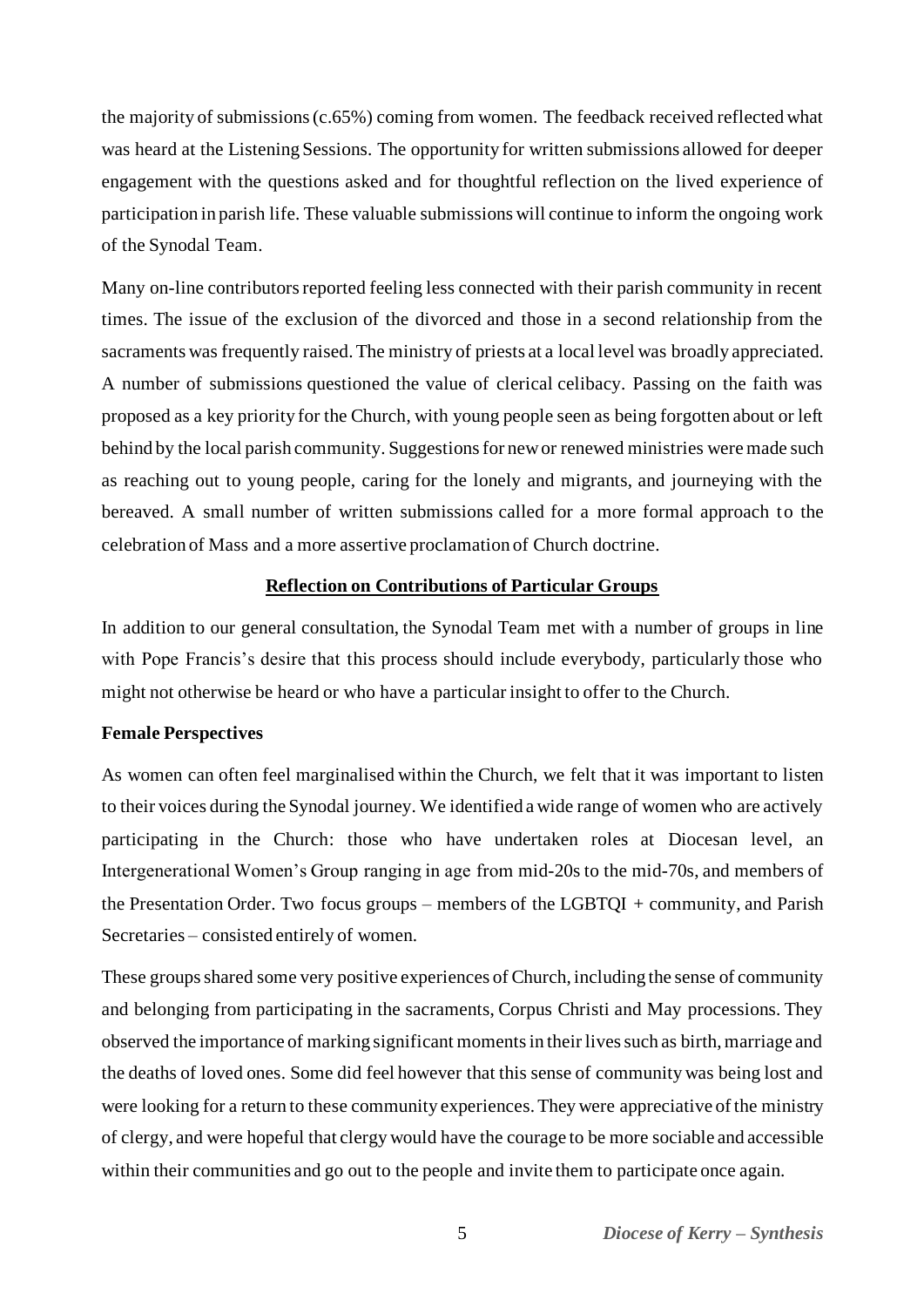Women have a lot to offer to their Church. They display great faith and a solid understanding of their mission as Catholics. However they did feel that they were not always listened to or that they do have not an equal role in the Church. Some did feel that they were listened to, but only because of the role they fulfil e.g. parish secretaries and Church employees.

There was a feeling that there is a glass ceiling which women cannot break through in the Church as it currently exists. The women we spoke to are willing and want to share their gifts and talents but felt that this was not always possible, and at times their ideas and opinions were unwanted. This was a source of sadness and frustration for many.

These groups expressed the hope that they would see the Church reach out to young families, to teenagers and young people, to lead them to Jesus Christ inviting them to practise their faith through pilgrimage, retreat and prayer. They expressed a wish to see adult faith formation provided in local communities and were hopeful for a future where women would be seen as equal to men and that a day would soon come where we would have a female diaconate. Many women felt there was a need for the Church to acknowledge the equality women enjoy in the surrounding culture and reflect women's cultural experience in terms of leadership, education and theological formation.

All of the women we spoke to identified LGBTQI+ people as being marginalised and excluded. They are tolerated but kept at a distance, which has caused significant harm and upset. It is felt that LGBTQI+ people have a different perspective to offer on spirituality which has been developed from living on the margins. Their pastoral insights need to be woven into the story of the Catholic Church so that parish communities have a more comprehensive and wholesome picture of what it is to be human and what it means to love.

The LGBTQI+ group called on the Church to listen to their community and to integrate their perspectives on sexuality, relationships, theology and ethics. They feel excluded from the Catholic community and feel that they have been left to find their own values without the support of the community to which they belong by virtue of their baptism.

#### <span id="page-8-0"></span>**Second and Third Level Students**

Young people are the present and the future of our Church. We therefore felt that this was a significant group of people who needed to be listened to and heard. We reached out to all Second Level schools in the Diocese and offered to hear what they had to say. Six schools participated – four Catholic Secondary Schools and two Comprehensive Schools. Those who engaged were aged between sixteen to eighteen and both male and female. We also engaged with male and female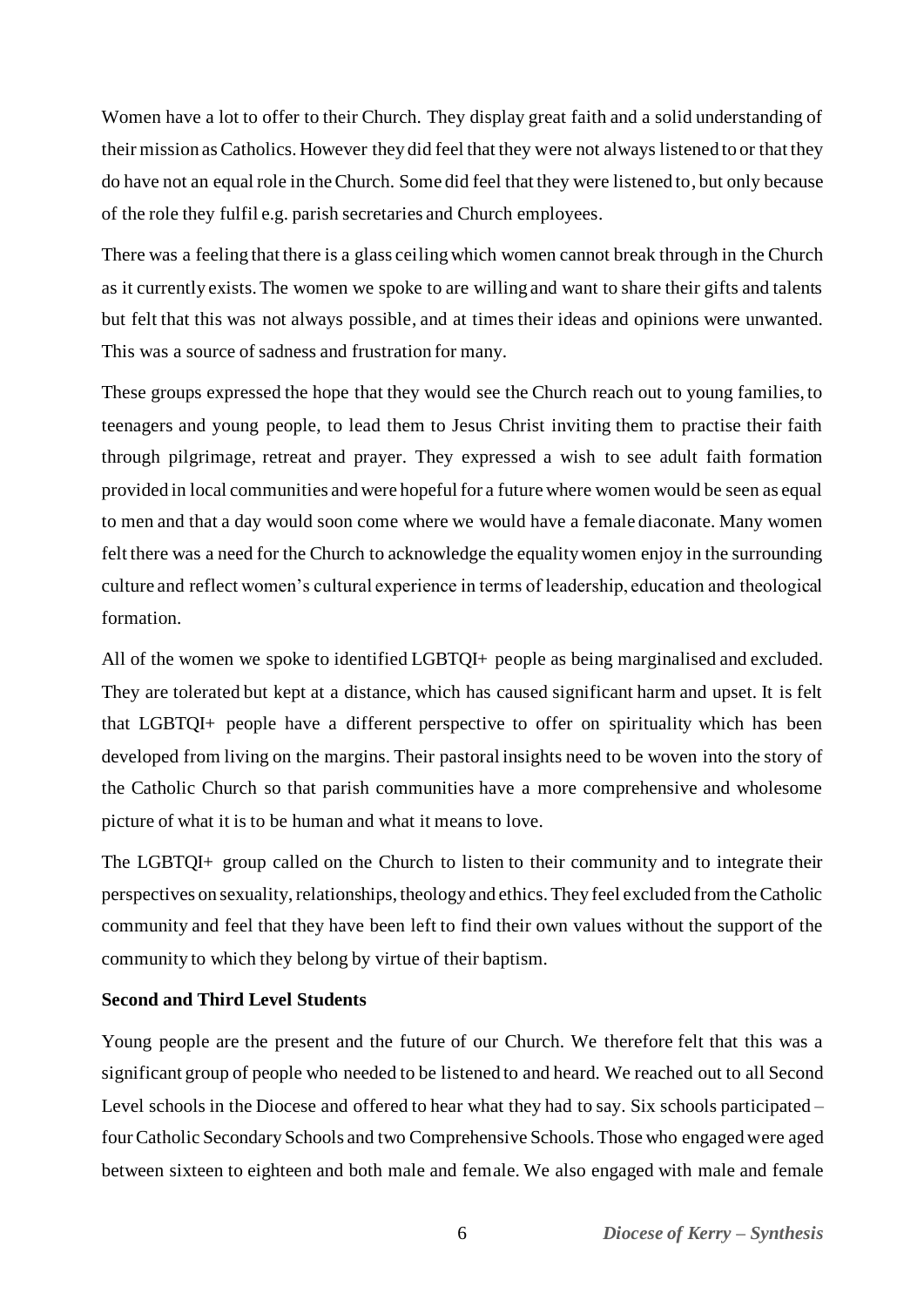Third Level students in their late teens and early twenties from the Tralee campus of Munster Technological University. Two students of different faith traditions – Islam and Buddhism – also joined in the conversation.

For these young people their positive experiences of Church centred around participation in the sacraments, acting as altar servers and participation in school retreats and pilgrimages. Amongst Second Level students, belief in God and faith in Jesus Christ was important, and they see bringing about the Kingdom of God and living as Jesus did as their mission in life. The need to be heard and involved was important for this age group generally but they felt that there were very few opportunities to offer their viewpoint, or that if they offered an opinion it would not be listened to. Many called for a Youth Council in each Pastoral Area or Parish where they could participate or engage in their faith. They spoke of a 'sameness' to all liturgies in the Church. They called for more appealing liturgies and opportunities to engage socially with their faith communities and emphasised the importance of spirituality in their lives.

Second level groups mentioned two aspects of marginalisation within the Church which were significant for them, namely the exclusion of the LGBTQI+ Community and the lack of equal opportunities for women. For them this is seen as outdated thinking and disrespectful, and they felt that this is not how Jesus would behave. The status quo of the Church on these issues was seen as being an obstacle for them.

In contrast, disengagement from the Church and a disinterest in faith was more of a deliberate choice amongst the Third Level Students we spoke to. They recognised the importance of faith to older generations but were largely indifferent themselves.

#### <span id="page-9-0"></span>**Other Perspectives**

The Synodal Team engaged with twelve adult members of the Kerry Traveller Community. As well as naming positive experiences of the Church similar to other participants, the Travelling Community mentioned the importance of traditional devotional practices, holy wells, Marian devotions, receiving a visit from a priest or religious, and the support of clergy during times of tragedy and bereavement. Despite these positive experiences, they felt as though they were not always welcome or respected in their local Church community, with ministries and decisionmaking being closed to them. They asked that local parishes might do more to reach out to them, and expressed the hope for a *"strong and inclusive*"Church*.*

A number of people in addiction recovery were interviewed as part of the Listening Process. These individuals were a diverse group united by their experience of having overcome addiction through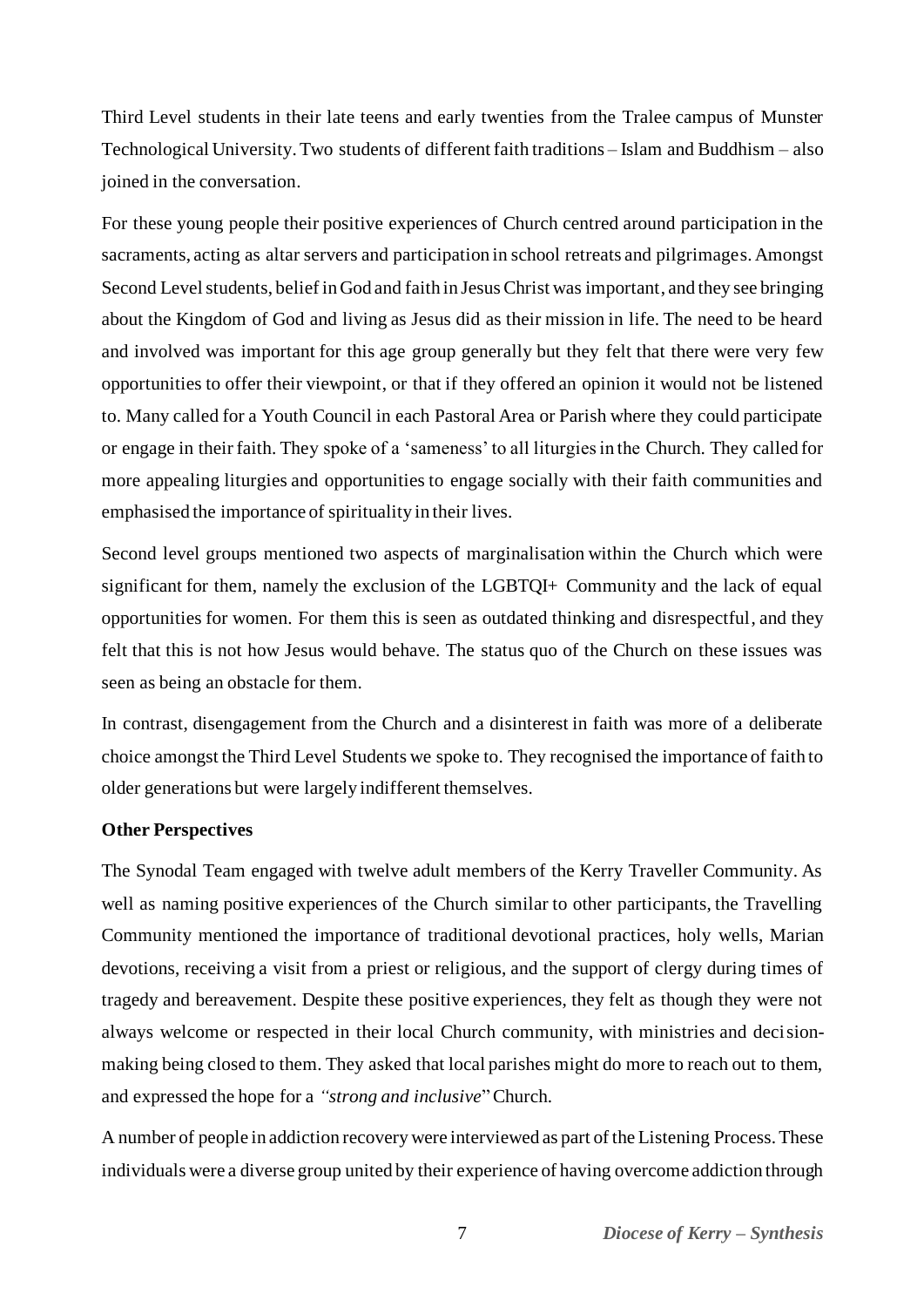attendance in a 12-Step Programme, which in turn led them back into practice of their Catholic faith. The community aspect of Church experienced during childhood was valued by this group. The Church represented a place where they found a sense of belonging, regardless of "*social status, education or maturity of faith*," with the church building being a place they could go and pray, light a candle and find refuge. This group expressed the desire that parishes would be more welcoming, inclusive and proactive in inviting people to be involved. They would like to see different opportunities at parish level for faith formation and development. One novel suggestion was that, analogous to the dynamics of AA groups, that catechesis should happen within a personal one-to-one supportive relationship. With such an approach, all baptised Catholics would have the opportunity *"to testify their faith to others"*.In this context, the group challenged Church leaders to be less institutional in their approach. Their vision for their local Church community was that it would become "*more relatable, that the beauty and mysteries of the faith could be better communicated*", a place where the emphasis would be on the spiritual rather than the political, a place where the approach would be to engage with the individual on a personal level leading to growth in faith.

A member of the Synodal Team took part in a one-hour listening session that took place in a Rehab Day Care Centre with nine adult service users in attendance to learn more about the experiences of people with intellectual disabilities as members of the Church. Amongst the cherished memories of this group were moments of fun when the parish priest visited their school, the presence of Santa Claus at a Christmas Eve Mass, being included in liturgies through singing and Sunday Mass attendance as children. They wanted to see their local priest as a friend and someone involved in the life of the community, rather than as someone distant. They asked that choirs might be more open to everyone, and suggested that Gospel passages be acted out in "*drama as theatre pieces*" in their local church building. They proposed that the local Church might be more social, more celebratory and more lively, with opportunities for community gettogethers outside the context of Mass. Their vision for the parish was that it should be a community that reaches out more, that organises parties, parades and community events, and through involving the whole local community, makes contact even with those who might not be church-goers.

Representatives of prayer-groups and members of the Neocatechumenal Way also engaged with the listening process, through in-person meetings and written submissions. As well as sharing many of the hopes and concerns expressed at parish level, they call for a greater emphasis on evangelisation and they desire to be more integrated and fruitful within parish communities.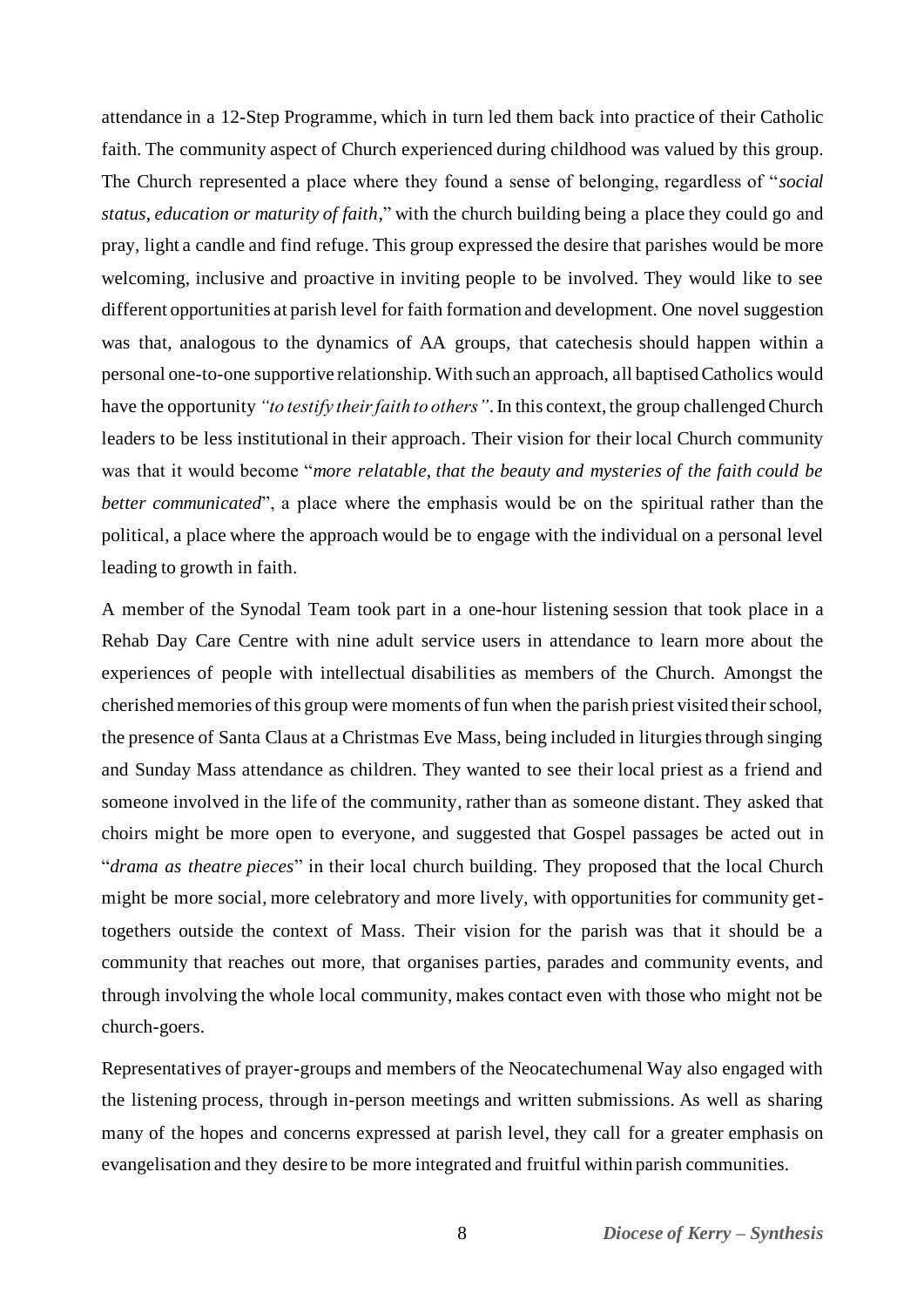#### **Conclusion**

<span id="page-11-0"></span>For the Synodal Team of the Diocese of Kerry, this time of listening has been a blessing. Every contribution made was an act of faith expressing a concern for the life of the Church and expressing hope for the future. Even in contradiction and disagreement, there is a shared commitment to the Gospel of Jesus Christ, and a desire that the Holy Spirit might guide us as a community to a greater unity and mutual understanding.

The People of God in the Kerry Diocese have answered the call to speak boldly; we have heard what has been said. There is now a task before us as a community of faith. Our clergy know that they are being challenged to share more broadly the responsibility of leadership and decisionmaking. The laity as a whole must step forward and accept new roles of administration, faith formation and leadership. For change to happen and barriers to be removed both clergy and parishioners need to have the courage to embrace change. Our parish communities and our tradition of faith depend on greater synodality in order to survive.

In broad terms synodality means recognising that the Church consists of the People of God who, through their baptism, are individually and as a body guided along the way by the Holy Spirit. Within the People of God, there are specific gifts, roles and responsibilities. In a Synodal Church leadership supports the whole People so that they might grow in faith, hope and love, with a strong sense of mission inspired by the Gospel, and a desire to be inclusive of all.

Growth in synodality is a gradual spiritual process. It must be learned and cannot be imposed from above. Those who exercise leadership have the opportunity to support or impede it. Synodality hears all voices, recognises that the Church does not set her own mission and is led by the Holy Spirit who has spoken to and continues to speak to the Church.

The Lord says to His people, "Ask, and it will be given you; seek, and you will find; knock, and it will be opened to you."<sup>2</sup> The people desire a renewal of community spirit and active participation in liturgy and ritual. Opportunities to live out the message of Christ in their local parish is something they value. The courage to name how we think things ought to be demands a readiness to cooperate generously when opportunities are given. Learning to walk together, attentively listening to every voice and working out the path forward, we trust in the guidance of the Holy Spirit in making this aspiration a reality.

<sup>2</sup> Matthew 7:7